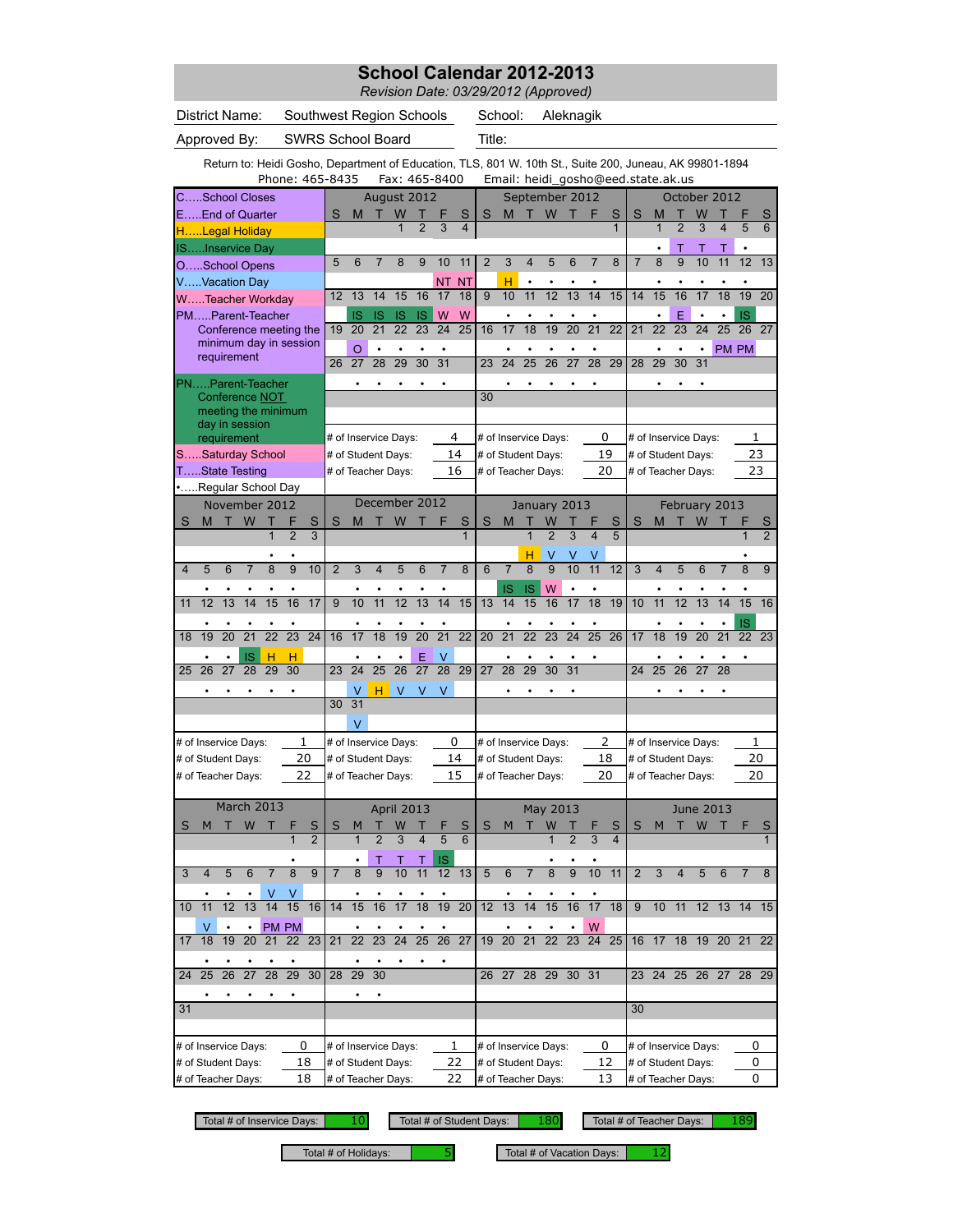*Revision Date: 03/29/2012 (Approved)*

|                                                |    | District Name:                        |                 |                 |                       |                 | Southwest Region Schools |                      |                 |                 |                 |                      |                 |                 | School:         |                 |                                    |                 |                              |                 |                |                 |                 | William "Sonny" Nelson (Ekwok)                                                                          |                 |                       |                 |
|------------------------------------------------|----|---------------------------------------|-----------------|-----------------|-----------------------|-----------------|--------------------------|----------------------|-----------------|-----------------|-----------------|----------------------|-----------------|-----------------|-----------------|-----------------|------------------------------------|-----------------|------------------------------|-----------------|----------------|-----------------|-----------------|---------------------------------------------------------------------------------------------------------|-----------------|-----------------------|-----------------|
| Approved By:                                   |    |                                       |                 |                 |                       |                 | <b>Ekwok CSC</b>         |                      |                 |                 |                 |                      |                 | Title:          |                 |                 |                                    |                 |                              |                 |                |                 |                 |                                                                                                         |                 |                       |                 |
|                                                |    |                                       |                 |                 |                       |                 |                          |                      |                 |                 |                 |                      |                 |                 |                 |                 |                                    |                 |                              |                 |                |                 |                 |                                                                                                         |                 |                       |                 |
|                                                |    |                                       |                 |                 | Phone: 465-8435       |                 |                          |                      |                 |                 |                 | Fax: 465-8400        |                 |                 |                 |                 | Email: heidi_gosho@eed.state.ak.us |                 |                              |                 |                |                 |                 | Return to: Heidi Gosho, Department of Education, TLS, 801 W. 10th St., Suite 200, Juneau, AK 99801-1894 |                 |                       |                 |
| CSchool Closes                                 |    |                                       |                 |                 |                       |                 |                          |                      | August 2012     |                 |                 |                      |                 |                 |                 |                 | September 2012                     |                 |                              |                 |                |                 |                 | October 2012                                                                                            |                 |                       |                 |
| EEnd of Quarter                                |    |                                       |                 |                 |                       |                 | S                        | M                    | т               | W               |                 | F                    | S               | S               | M               | т               | W                                  | т               | F                            | S               | S              | M               | Т               | W                                                                                                       |                 | F                     | S               |
| HLegal Holiday                                 |    |                                       |                 |                 |                       |                 |                          |                      |                 | $\mathbf{1}$    | $\overline{2}$  | 3                    | 4               |                 |                 |                 |                                    |                 |                              | $\mathbf{1}$    |                | $\mathbf{1}$    | $\overline{2}$  | 3                                                                                                       | $\overline{4}$  | 5                     | 6               |
| ISInservice Day                                |    |                                       |                 |                 |                       |                 |                          |                      |                 |                 |                 |                      |                 |                 |                 |                 |                                    |                 |                              |                 |                |                 | Т               | Т                                                                                                       |                 |                       |                 |
|                                                |    | OSchool Opens                         |                 |                 |                       |                 | 5                        | 6                    | $\overline{7}$  | 8               | 9               | 10                   | 11              | $\overline{2}$  | 3               | $\overline{4}$  | 5                                  | 6               | $\overline{7}$               | 8               | $\overline{7}$ | 8               | $\overline{9}$  | 10                                                                                                      | 11              | 12                    | 13              |
| VVacation Day                                  |    |                                       |                 |                 |                       |                 |                          |                      |                 |                 |                 | <b>NT</b>            | <b>NT</b>       |                 | н               |                 |                                    |                 |                              |                 |                |                 |                 |                                                                                                         |                 |                       |                 |
| WTeacher Workday                               |    |                                       |                 |                 |                       |                 | 12                       | 13                   | 14              | 15              | 16              | 17                   | 18              | 9               | 10              | 11              | 12                                 | $\overline{13}$ | 14                           | 15              | 14             | 15              | 16              | 17                                                                                                      | 18              | 19                    | $\overline{20}$ |
| PMParent-Teacher                               |    |                                       |                 |                 |                       |                 |                          | IS                   | IS              | IS              | IS              | W                    | W               |                 |                 |                 |                                    |                 |                              |                 |                |                 | Ë               |                                                                                                         |                 | IS                    |                 |
|                                                |    | Conference meeting the                |                 |                 |                       |                 | 19                       | 20                   | 21              | 22              | 23              | 24                   | 25              | 16              | 17              | 18              | 19                                 | $\overline{20}$ | $\overline{21}$              | $\overline{22}$ | 21             | 22              | $\overline{23}$ | $\overline{24}$                                                                                         | $\overline{25}$ | 26                    | 27              |
|                                                |    | minimum day in session<br>requirement |                 |                 |                       |                 |                          | O                    |                 |                 |                 |                      |                 |                 |                 |                 |                                    |                 |                              |                 |                |                 |                 |                                                                                                         |                 | PM PM                 |                 |
|                                                |    |                                       |                 |                 |                       |                 | 26                       | 27                   | 28              | 29              | 30              | $\overline{31}$      |                 | 23              | 24              | 25              | 26                                 | 27              | $\overline{28}$              | 29              | 28             | 29              | 30              | 31                                                                                                      |                 |                       |                 |
| PNParent-Teacher                               |    |                                       |                 |                 |                       |                 |                          |                      |                 |                 |                 |                      |                 |                 |                 |                 |                                    |                 |                              |                 |                |                 |                 |                                                                                                         |                 |                       |                 |
|                                                |    | Conference NOT                        |                 |                 |                       |                 |                          |                      |                 |                 |                 |                      |                 | 30              |                 |                 |                                    |                 |                              |                 |                |                 |                 |                                                                                                         |                 |                       |                 |
|                                                |    | meeting the minimum<br>day in session |                 |                 |                       |                 |                          |                      |                 |                 |                 |                      |                 |                 |                 |                 |                                    |                 |                              |                 |                |                 |                 |                                                                                                         |                 |                       |                 |
|                                                |    | requirement                           |                 |                 |                       |                 |                          | # of Inservice Days: |                 |                 |                 |                      | 4               |                 |                 |                 | # of Inservice Days:               |                 | 0                            |                 |                |                 |                 | # of Inservice Days:                                                                                    |                 |                       | 1               |
|                                                |    | SSaturday School                      |                 |                 |                       |                 |                          | # of Student Days:   |                 |                 |                 |                      | 14              |                 |                 |                 | # of Student Days:                 |                 | 19                           |                 |                |                 |                 | # of Student Days:                                                                                      |                 | 23                    |                 |
|                                                |    | TState Testing                        |                 |                 |                       |                 |                          | # of Teacher Days:   |                 |                 |                 |                      | 16              |                 |                 |                 | # of Teacher Days:                 |                 | 20                           |                 |                |                 |                 | # of Teacher Days:                                                                                      |                 |                       | 23              |
|                                                |    | Regular School Day                    |                 |                 |                       |                 |                          |                      |                 |                 |                 |                      |                 |                 |                 |                 |                                    |                 |                              |                 |                |                 |                 |                                                                                                         |                 |                       |                 |
|                                                |    | November 2012                         |                 |                 |                       |                 |                          |                      | December 2012   |                 |                 |                      |                 |                 |                 |                 | January 2013                       |                 |                              |                 |                |                 |                 | February 2013                                                                                           |                 |                       |                 |
| S                                              | M  | т                                     | W               | т               |                       | S               | S                        | M                    | т               | W               |                 | F                    | S               | S               | M               | т               | W                                  |                 |                              | S               | S              | M               | т               | W                                                                                                       |                 |                       | S               |
|                                                |    |                                       |                 | 1               | $\overline{2}$        | $\overline{3}$  |                          |                      |                 |                 |                 |                      | $\mathbf{1}$    |                 |                 | 1               | $\overline{2}$                     | 3               | $\overline{\mathbf{4}}$      | 5               |                |                 |                 |                                                                                                         |                 | 1                     | $\overline{2}$  |
|                                                |    |                                       |                 |                 |                       |                 |                          |                      |                 |                 |                 |                      |                 |                 |                 | н               | ٧                                  |                 | ٧                            |                 |                |                 |                 |                                                                                                         |                 |                       |                 |
| $\overline{4}$                                 | 5  | 6                                     | $\overline{7}$  | 8               | 9                     | 10              | $\overline{2}$           | 3                    | 4               | 5               | 6               | $\overline{7}$       | 8               | 6               | $\overline{7}$  | $\overline{8}$  | 9                                  | 10              | 11                           | $\overline{12}$ | 3              | 4               | 5               | 6                                                                                                       | $\overline{7}$  | 8                     | 9               |
|                                                |    |                                       |                 |                 |                       |                 |                          |                      |                 |                 |                 |                      |                 |                 | IS              | IS              | W                                  | $\bullet$       | $\bullet$                    |                 |                |                 |                 |                                                                                                         |                 |                       |                 |
| 11                                             | 12 | 13                                    | 14              | 15              | 16                    | 17              | $\overline{9}$           | 10                   | 11              | $\overline{12}$ | 13              | $\overline{14}$      | 15              | 13              | 14              | 15              | 16                                 | 17              | 18                           | 19              | 10             | $\overline{11}$ | $\overline{12}$ | $\overline{13}$                                                                                         | 14              | 15                    | 16              |
|                                                | 19 |                                       | $\overline{21}$ | $\overline{22}$ | IS<br>$\overline{23}$ | $\overline{24}$ |                          | ٠                    | $\overline{18}$ | 19              | 20              | $\overline{21}$      | $\overline{22}$ |                 | $\overline{21}$ | $\overline{22}$ | 23                                 | 24              | $\bullet$<br>$\overline{25}$ | 26              |                |                 | ٠<br>19         | $\overline{20}$                                                                                         | $\overline{21}$ | IS<br>$\overline{22}$ |                 |
| 18                                             |    | 20                                    |                 |                 |                       |                 | 16                       | 17                   |                 |                 |                 |                      |                 | 20              |                 |                 |                                    |                 |                              |                 | 17             | 18              |                 |                                                                                                         |                 |                       | 23              |
| 25                                             | 26 | 27                                    | 28              | н<br>29         | н<br>30               |                 | 23                       | ٠<br>24              | 25              | ٠<br>26         | E<br>27         | ٧<br>$\overline{28}$ | 29              | $\overline{27}$ | 28              | 29              | 30                                 | $\overline{31}$ |                              |                 | 24             | 25              | 26              | 27                                                                                                      | 28              | ٠                     |                 |
|                                                |    |                                       |                 |                 |                       |                 |                          |                      |                 |                 |                 |                      |                 |                 |                 |                 |                                    |                 |                              |                 |                |                 |                 |                                                                                                         |                 |                       |                 |
|                                                |    |                                       |                 |                 |                       |                 | 30                       | V<br>31              | н               | V               | $\vee$          | v                    |                 |                 |                 |                 |                                    |                 |                              |                 |                |                 |                 |                                                                                                         |                 |                       |                 |
|                                                |    |                                       |                 |                 |                       |                 |                          | V                    |                 |                 |                 |                      |                 |                 |                 |                 |                                    |                 |                              |                 |                |                 |                 |                                                                                                         |                 |                       |                 |
|                                                |    |                                       |                 |                 |                       |                 |                          |                      |                 |                 |                 |                      |                 |                 |                 |                 |                                    |                 |                              |                 |                |                 |                 |                                                                                                         |                 |                       |                 |
| # of Inservice Days:                           |    |                                       |                 |                 |                       | 1<br>20         |                          | # of Inservice Days: |                 |                 |                 |                      | 0<br>14         |                 |                 |                 | # of Inservice Days:               |                 | 2<br>18                      |                 |                |                 |                 | # of Inservice Days:                                                                                    |                 |                       | 1<br>20         |
| # of Student Days:                             |    |                                       |                 |                 |                       | 22              |                          | # of Student Days:   |                 |                 |                 |                      | 15              |                 |                 |                 | # of Student Days:                 |                 | 20                           |                 |                |                 |                 | # of Student Days:                                                                                      |                 | 20                    |                 |
| # of Teacher Days:                             |    |                                       |                 |                 |                       |                 |                          | # of Teacher Days:   |                 |                 |                 |                      |                 |                 |                 |                 | # of Teacher Days:                 |                 |                              |                 |                |                 |                 | # of Teacher Days:                                                                                      |                 |                       |                 |
|                                                |    | March 2013                            |                 |                 |                       |                 |                          |                      |                 | April 2013      |                 |                      |                 |                 |                 |                 | May 2013                           |                 |                              |                 |                |                 |                 | June 2013                                                                                               |                 |                       |                 |
| S                                              | M  | т                                     | W               |                 |                       | S               | S                        | M                    | т               | W               |                 |                      | S               | S               | M               | ш               | W                                  | т               |                              | S               | S              | M               | Т               | W                                                                                                       | -т              |                       | S               |
|                                                |    |                                       |                 |                 | $\overline{1}$        | $\overline{2}$  |                          | $\mathbf{1}$         | $\overline{2}$  | 3               | $\overline{4}$  | 5                    | 6               |                 |                 |                 | $\mathbf{1}$                       | $\overline{2}$  | 3                            | $\overline{4}$  |                |                 |                 |                                                                                                         |                 |                       | $\mathbf{1}$    |
|                                                |    |                                       |                 |                 |                       |                 |                          | $\bullet$            | Τ               | т               | т               |                      |                 |                 |                 |                 | ٠                                  |                 |                              |                 |                |                 |                 |                                                                                                         |                 |                       |                 |
| 3                                              | 4  | 5                                     | 6               | $\overline{7}$  | 8                     | 9               | $\overline{7}$           | 8                    | 9               | 10              | 11              | 12                   | 13              | 5               | 6               | 7               | 8                                  | 9               | 10                           | 11              | $\overline{2}$ | 3               | 4               | 5                                                                                                       | 6               | 7                     | 8               |
|                                                |    |                                       |                 | Ε               | IS                    |                 |                          |                      |                 |                 |                 |                      |                 |                 |                 |                 |                                    |                 |                              |                 |                |                 |                 |                                                                                                         |                 |                       |                 |
| 10                                             | 11 | 12                                    | 13              | 14              | 15                    | 16              | 14                       | 15                   | 16              | 17              | 18              | 19                   | 20              | 12              | 13              | 14              | 15                                 | 16              | 17                           | 18              | 9              | 10              | 11              |                                                                                                         | 12 13 14        |                       | 15              |
|                                                |    | PM PM                                 | V               | v               | v                     |                 |                          |                      |                 |                 |                 |                      |                 |                 |                 |                 |                                    |                 | W                            |                 |                |                 |                 |                                                                                                         |                 |                       |                 |
| 17                                             | 18 | 19                                    | $\overline{20}$ | $\overline{21}$ | 22                    | 23              | 21                       | $\overline{22}$      | $\overline{23}$ | $\overline{24}$ | $\overline{25}$ | $\overline{26}$      | $\overline{27}$ | 19              | 20              | $\overline{21}$ | $\overline{22}$                    | $\overline{23}$ | 24                           | 25              | 16             | 17 18           |                 |                                                                                                         | 19 20 21        |                       | 22              |
|                                                |    |                                       |                 |                 |                       |                 |                          |                      |                 |                 |                 |                      |                 |                 |                 |                 |                                    |                 |                              |                 |                |                 |                 |                                                                                                         |                 |                       |                 |
| 24                                             | 25 | 26                                    | 27              | 28              | 29                    | 30              | 28                       | 29                   | 30              |                 |                 |                      |                 |                 | 26 27           | 28              | 29                                 | 30              | 31                           |                 | 23             |                 | 24 25           |                                                                                                         | 26 27           | 28                    | 29              |
|                                                |    |                                       |                 |                 |                       |                 |                          | $\bullet$            | $\bullet$       |                 |                 |                      |                 |                 |                 |                 |                                    |                 |                              |                 |                |                 |                 |                                                                                                         |                 |                       |                 |
| 31                                             |    |                                       |                 |                 |                       |                 |                          |                      |                 |                 |                 |                      |                 |                 |                 |                 |                                    |                 |                              |                 | 30             |                 |                 |                                                                                                         |                 |                       |                 |
|                                                |    |                                       |                 |                 |                       |                 |                          |                      |                 |                 |                 |                      |                 |                 |                 |                 |                                    |                 |                              |                 |                |                 |                 |                                                                                                         |                 |                       |                 |
|                                                |    | # of Inservice Days:                  |                 |                 |                       | 1               |                          | # of Inservice Days: |                 |                 |                 |                      | 0               |                 |                 |                 | # of Inservice Days:               |                 | 0                            |                 |                |                 |                 | # of Inservice Days:                                                                                    |                 |                       | 0               |
|                                                |    |                                       |                 |                 |                       | 18              |                          | # of Student Days:   |                 |                 |                 |                      | 22              |                 |                 |                 | # of Student Days:                 |                 | 12                           |                 |                |                 |                 | # of Student Days:                                                                                      |                 |                       | 0               |
| # of Student Days:<br># of Teacher Days:<br>18 |    |                                       |                 |                 |                       |                 |                          | # of Teacher Days:   |                 |                 |                 |                      | 22              |                 |                 |                 | # of Teacher Days:                 |                 | 13                           |                 |                |                 |                 | # of Teacher Days:                                                                                      |                 |                       | 0               |

Total # of Inservice Days: Total # of Student Days: Total # of Teacher Days:

10 Total # of Student Days: 180 Total # of Teacher Days: 189

Total # of Holidays:  $\begin{array}{|l|l|} \hline \end{array}$  5 Total # of Vacation Days: 12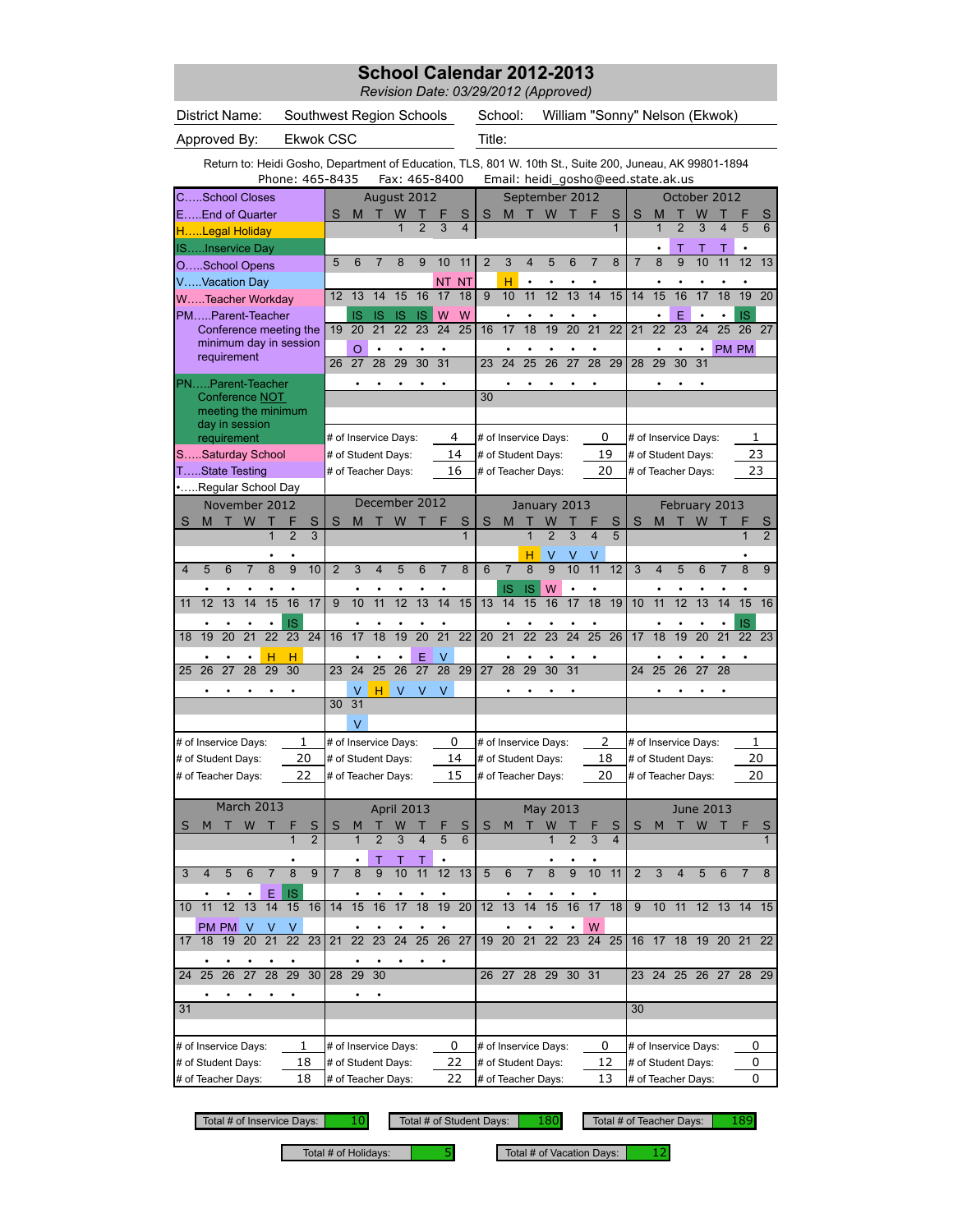*Revision Date: 03/29/2012 (Approved)*

| District Name: | Southwest Region Schools | School: | Koliganek |
|----------------|--------------------------|---------|-----------|
|                |                          |         |           |

Approved By: SWRS School Board Title:

Return to: Heidi Gosho, Department of Education, TLS, 801 W. 10th St., Suite 200, Juneau, AK 99801-1894

|                           |                          |                 |                                                  |                 | Phone: 465-8435 |                     |                |                       |                       |                 |                       | Fax: 465-8400   |                      |                |                      |                 |                     |                 |                 |                         |                 | Email: heidi_gosho@eed.state.ak.us |                      |                  |                 |                       |                     |
|---------------------------|--------------------------|-----------------|--------------------------------------------------|-----------------|-----------------|---------------------|----------------|-----------------------|-----------------------|-----------------|-----------------------|-----------------|----------------------|----------------|----------------------|-----------------|---------------------|-----------------|-----------------|-------------------------|-----------------|------------------------------------|----------------------|------------------|-----------------|-----------------------|---------------------|
|                           | CSchool Closes           |                 |                                                  |                 |                 |                     |                |                       | August 2012           |                 |                       |                 |                      |                |                      |                 | September 2012      |                 |                 |                         |                 |                                    |                      |                  | October 2012    |                       |                     |
|                           | EEnd of Quarter          |                 |                                                  |                 |                 |                     | S              | M                     |                       | W               |                       |                 | S                    | S              | M                    | т               | W                   |                 | F               | S                       | S               | M                                  |                      | W                |                 |                       | S                   |
|                           | HLegal Holiday           |                 |                                                  |                 |                 |                     |                |                       |                       |                 |                       | 3               | 4                    |                |                      |                 |                     |                 |                 | 1                       |                 | 1                                  | $\overline{2}$       | 3                | 4               | 5                     | 6                   |
|                           | ISInservice Day          |                 |                                                  |                 |                 |                     |                |                       |                       |                 |                       |                 |                      |                |                      |                 |                     |                 |                 |                         |                 |                                    | Т                    |                  | Τ               |                       |                     |
|                           | OSchool Opens            |                 |                                                  |                 |                 |                     | 5              | 6                     | 7                     | 8               | 9                     | 10              | 11                   | $\overline{2}$ | $\overline{3}$       | $\overline{4}$  | 5                   | 6               | $\overline{7}$  | 8                       | $\overline{7}$  | $\overline{8}$                     | $\overline{9}$       | 10               | 11              | $\overline{12}$       | $\overline{13}$     |
|                           | VVacation Day            |                 |                                                  |                 |                 |                     |                |                       |                       |                 |                       | ΝT              | <b>NT</b>            |                | н                    | $\bullet$       |                     |                 |                 |                         |                 |                                    |                      |                  |                 |                       |                     |
|                           | WTeacher Workday         |                 |                                                  |                 |                 |                     | 12             | 13                    | 14                    | 15              | 16                    | 17              | 18                   | 9              | 10                   | 11              | $\overline{12}$     | 13              | 14              | 15                      | 14              | 15                                 | 16                   | 17               | 18              | 19                    | 20                  |
|                           | PMParent-Teacher         |                 |                                                  |                 |                 |                     |                | IS<br>$\overline{20}$ | IS<br>$\overline{21}$ | IS<br>22        | IS<br>$\overline{23}$ | W<br>24         | W<br>$\overline{25}$ | 16             | 17                   | $\overline{18}$ | 19                  | $\overline{20}$ | $\overline{21}$ | $\overline{22}$         | $\overline{21}$ | $\overline{22}$                    | E<br>$\overline{23}$ | $\overline{24}$  | $\overline{25}$ | <b>IS</b><br>26       | 27                  |
|                           |                          |                 | Conference meeting the<br>minimum day in session |                 |                 |                     | 19             |                       |                       |                 |                       |                 |                      |                |                      |                 |                     |                 |                 |                         |                 |                                    |                      |                  |                 |                       |                     |
|                           |                          |                 | requirement                                      |                 |                 |                     | 26             | $\Omega$<br>27        | 28                    | 29              | $\overline{30}$       | $\overline{31}$ |                      | 23             | $\overline{24}$      | $\overline{25}$ | $\overline{26}$     | $\overline{27}$ | $\overline{28}$ | 29                      | 28              | 29                                 | 30                   | $\bullet$<br>31  | PM PM           |                       |                     |
|                           |                          |                 |                                                  |                 |                 |                     |                |                       |                       |                 |                       |                 |                      |                |                      |                 |                     |                 |                 |                         |                 |                                    |                      |                  |                 |                       |                     |
|                           | PNParent-Teacher         |                 | Conference NOT                                   |                 |                 |                     |                |                       |                       | ٠               |                       | ٠               |                      | 30             |                      |                 |                     |                 |                 |                         |                 |                                    |                      | ٠                |                 |                       |                     |
|                           |                          |                 | meeting the minimum                              |                 |                 |                     |                |                       |                       |                 |                       |                 |                      |                |                      |                 |                     |                 |                 |                         |                 |                                    |                      |                  |                 |                       |                     |
|                           |                          |                 | day in session                                   |                 |                 |                     |                |                       |                       |                 |                       |                 |                      |                |                      |                 |                     |                 |                 |                         |                 |                                    |                      |                  |                 |                       |                     |
|                           |                          |                 | requirement                                      |                 |                 |                     |                |                       | # of Inservice Days:  |                 |                       |                 | 4                    |                | # of Inservice Days: |                 |                     |                 |                 | 0                       |                 | # of Inservice Days:               |                      |                  |                 | 1                     |                     |
|                           | SSaturday School         |                 |                                                  |                 |                 |                     |                |                       | # of Student Days:    |                 |                       |                 | 14                   |                | # of Student Days:   |                 |                     |                 | 19              |                         |                 | # of Student Days:                 |                      |                  |                 | 23                    |                     |
|                           | TState Testing           |                 |                                                  |                 |                 |                     |                |                       | # of Teacher Days:    |                 |                       |                 | 16                   |                | # of Teacher Days:   |                 |                     |                 |                 | 20                      |                 | # of Teacher Days:                 |                      |                  |                 | 23                    |                     |
|                           | Regular School Day       |                 |                                                  |                 |                 |                     |                |                       | December 2012         |                 |                       |                 |                      |                |                      |                 |                     |                 |                 |                         |                 |                                    |                      |                  |                 |                       |                     |
|                           |                          |                 | November 2012                                    |                 |                 |                     |                |                       |                       |                 |                       |                 |                      |                |                      |                 | January 2013        |                 |                 |                         |                 |                                    |                      |                  | February 2013   |                       |                     |
| S                         | M                        | т               | W                                                | Т               | $\overline{2}$  | S<br>$\overline{3}$ | S              | M                     |                       | W               |                       |                 | S<br>$\overline{1}$  | S              | M                    |                 | W<br>$\overline{2}$ | $\overline{3}$  |                 | S<br>$\overline{5}$     | S               | М                                  | т                    | W                |                 | 1                     | S<br>$\overline{2}$ |
|                           |                          |                 |                                                  |                 |                 |                     |                |                       |                       |                 |                       |                 |                      |                |                      |                 |                     |                 |                 |                         |                 |                                    |                      |                  |                 |                       |                     |
| 4                         | 5                        | 6               |                                                  | 8               | $\overline{9}$  | 10                  | $\overline{2}$ | 3                     | 4                     | 5               | 6                     | 7               | 8                    | $6\phantom{1}$ | $\overline{7}$       | н<br>8          | ٧<br>$\overline{9}$ | 10              | 11              | 12                      | 3               | 4                                  | 5                    | 6                |                 | 8                     | 9                   |
|                           |                          |                 |                                                  |                 |                 |                     |                |                       |                       |                 |                       |                 |                      |                |                      |                 |                     |                 | $\bullet$       |                         |                 |                                    |                      |                  |                 |                       |                     |
| 11                        | $\overline{12}$          | $\overline{13}$ | 14                                               | 15              | ٠<br>16         | $\overline{17}$     | $\overline{9}$ | $\overline{10}$       | 11                    | $\overline{12}$ | 13                    | $\overline{14}$ | 15                   | 13             | ٧<br>14              | IS<br>15        | ΙS<br>16            | W<br>17         | $\overline{18}$ | 19                      | 10              | 11                                 | $\overline{12}$      | 13               | 14              | ٠<br>15               | 16                  |
|                           |                          |                 |                                                  |                 |                 |                     |                |                       |                       |                 |                       |                 |                      |                |                      |                 |                     |                 |                 |                         |                 |                                    |                      |                  |                 |                       |                     |
| 18                        | 19                       | 20              | 21                                               | 22              | 23              | 24                  | 16             | 17                    | 18                    | 19              | 20                    | $\overline{21}$ | $\overline{22}$      | 20             | $\overline{21}$      | $\overline{22}$ | 23                  | 24              | $\overline{25}$ | 26                      | 17              | 18                                 | 19                   | $\overline{20}$  | 21              | IS<br>$\overline{22}$ | 23                  |
|                           |                          |                 | IS                                               | н               | н               |                     |                |                       |                       |                 |                       | E               |                      |                |                      |                 |                     |                 |                 |                         |                 |                                    |                      |                  |                 |                       |                     |
| 25                        | 26                       | $\overline{27}$ | 28                                               | 29              | $\overline{30}$ |                     | 23             | 24                    | $\overline{25}$       | 26              | $\overline{27}$       | 28              | 29                   | 27             | 28                   | 29              | 30                  | 31              |                 |                         | 24              | 25                                 | 26                   | 27               | 28              |                       |                     |
|                           |                          |                 |                                                  |                 |                 |                     |                | V                     | н                     | V               | V                     | $\vee$          |                      |                | $\bullet$            | $\bullet$       | $\bullet$           | $\bullet$       |                 |                         |                 |                                    | ٠                    |                  |                 |                       |                     |
|                           |                          |                 |                                                  |                 |                 |                     | 30             | 31                    |                       |                 |                       |                 |                      |                |                      |                 |                     |                 |                 |                         |                 |                                    |                      |                  |                 |                       |                     |
|                           |                          |                 |                                                  |                 |                 |                     |                | V                     |                       |                 |                       |                 |                      |                |                      |                 |                     |                 |                 |                         |                 |                                    |                      |                  |                 |                       |                     |
|                           | # of Inservice Days:     |                 |                                                  |                 |                 | 1                   |                |                       | # of Inservice Days:  |                 |                       |                 | 0                    |                | # of Inservice Days: |                 |                     |                 |                 | $\overline{2}$          |                 | # of Inservice Days:               |                      |                  |                 | 1                     |                     |
|                           | # of Student Days:       |                 |                                                  |                 |                 | 20                  |                |                       | # of Student Days:    |                 |                       |                 | 15                   |                | # of Student Days:   |                 |                     |                 |                 | 17                      |                 | # of Student Days:                 |                      |                  |                 | 20                    |                     |
|                           | # of Teacher Days:       |                 |                                                  |                 |                 | 22                  |                |                       | # of Teacher Days:    |                 |                       |                 | 16                   |                | # of Teacher Days:   |                 |                     |                 |                 | 19                      |                 | # of Teacher Days:                 |                      |                  |                 | 20                    |                     |
|                           |                          |                 |                                                  |                 |                 |                     |                |                       |                       |                 |                       |                 |                      |                |                      |                 |                     |                 |                 |                         |                 |                                    |                      |                  |                 |                       |                     |
|                           |                          |                 | March 2013                                       |                 |                 |                     |                |                       |                       | April 2013      |                       |                 |                      |                |                      |                 | May 2013            |                 |                 |                         |                 |                                    |                      | <b>June 2013</b> |                 |                       |                     |
| S                         | M                        |                 | W                                                |                 |                 | S                   | S              | M                     |                       |                 |                       |                 | S                    | S              | м                    |                 | W                   |                 |                 | S                       | S               | м                                  |                      | W                |                 |                       | S                   |
|                           |                          |                 |                                                  |                 |                 | $\overline{2}$      |                |                       |                       | 3               |                       | 5               | 6                    |                |                      |                 |                     |                 | 3               | $\overline{\mathbf{4}}$ |                 |                                    |                      |                  |                 |                       | $\mathbf{1}$        |
|                           |                          |                 |                                                  |                 |                 |                     |                |                       |                       |                 |                       |                 |                      |                |                      |                 |                     |                 |                 |                         |                 |                                    |                      |                  |                 |                       |                     |
|                           |                          |                 | 6                                                |                 | ୪               | y                   |                | ୪                     | y                     | 10              | 11                    | 12              | -13                  | $\mathbf{p}$   | 6                    |                 | ୪                   |                 | 10              | -11                     |                 |                                    |                      |                  | 6               |                       | ୪                   |
|                           |                          |                 |                                                  | Е.              | <b>PM</b>       |                     |                |                       |                       |                 |                       |                 |                      |                |                      |                 |                     |                 |                 |                         |                 |                                    |                      |                  |                 |                       |                     |
| 10                        | 11                       | 12              | 13                                               | 14              | 15              | 16                  | 14             | 15                    | 16                    | 17              | 18                    | 19              | 20                   | 12             | 13                   | 14              | 15                  | 16              | 17              | 18                      | 9               | 10                                 | 11                   |                  | 12 13           | 14                    | 15                  |
|                           | PM                       | IS              | V                                                | V               | V               |                     |                |                       | ٠                     | $\bullet$       |                       |                 |                      |                |                      |                 |                     | $\bullet$       | W               |                         |                 |                                    |                      |                  |                 |                       |                     |
| 17                        | 18                       | 19              | 20                                               | 21              | 22              | 23                  | 21             | 22                    | 23                    | 24              | 25                    | $\overline{26}$ | 27                   | 19             | 20                   | 21              | 22                  | 23              | 24              | 25                      | 16              | 17                                 | 18                   | 19               | 20              | 21                    | 22                  |
|                           |                          |                 |                                                  |                 |                 |                     |                |                       |                       |                 |                       |                 |                      |                |                      |                 |                     |                 |                 |                         |                 |                                    |                      |                  |                 |                       |                     |
| 24                        | 25                       | 26              | 27                                               | $\overline{28}$ | 29              | 30                  | 28             | 29                    | 30                    |                 |                       |                 |                      | 26             |                      |                 | 27 28 29 30 31      |                 |                 |                         | 23              | 24                                 |                      |                  | 25 26 27        | 28 29                 |                     |
|                           |                          |                 |                                                  |                 |                 |                     |                |                       |                       |                 |                       |                 |                      |                |                      |                 |                     |                 |                 |                         |                 |                                    |                      |                  |                 |                       |                     |
| 31                        |                          |                 |                                                  |                 |                 |                     |                |                       |                       |                 |                       |                 |                      |                |                      |                 |                     | 30              |                 |                         |                 |                                    |                      |                  |                 |                       |                     |
|                           |                          |                 |                                                  |                 |                 |                     |                |                       |                       |                 |                       |                 |                      |                |                      |                 |                     |                 |                 |                         |                 |                                    |                      |                  |                 |                       |                     |
| # of Inservice Days:<br>1 |                          |                 |                                                  |                 |                 |                     |                |                       | # of Inservice Days:  |                 |                       |                 | 0                    |                | # of Inservice Days: |                 |                     |                 |                 | 0                       |                 | # of Inservice Days:               |                      |                  |                 | 0                     |                     |
| # of Student Days:<br>18  |                          |                 |                                                  |                 |                 |                     |                |                       | # of Student Days:    |                 |                       |                 | 22                   |                | # of Student Days:   |                 |                     |                 |                 | 12                      |                 | # of Student Days:                 |                      |                  |                 | 0                     |                     |
|                           | 18<br># of Teacher Days: |                 |                                                  |                 |                 |                     |                |                       | # of Teacher Days:    |                 |                       |                 | 22                   |                | # of Teacher Days:   |                 |                     |                 |                 | 13                      |                 | # of Teacher Days:                 |                      |                  |                 | 0                     |                     |

Total # of Inservice Days: 10 Total # of Student Days: 180 Total # of Teacher Days: 189

Total # of Holidays:  $\begin{array}{|l|l|} \hline \rule{0.2cm}{1.1ex} \hline \rule{0.2cm}{1.1ex} \end{array}$  Total # of Vacation Days:  $\begin{array}{|l|} \hline \rule{0.2cm}{1.1ex} \end{array}$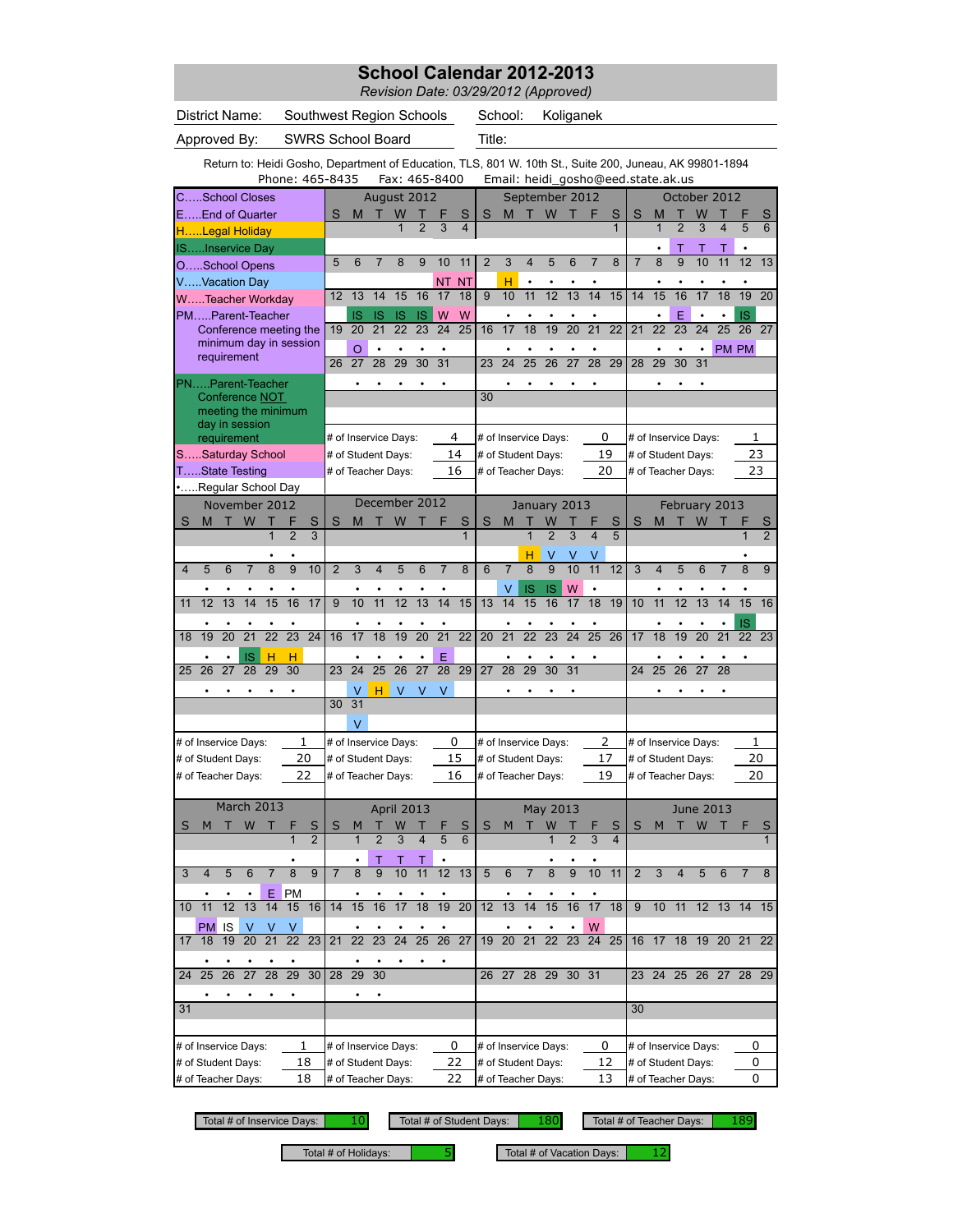|                                                                                                                            |    |                      |                |             |                | School Calendar 2012-2013<br>Revision Date: 03/29/2012 (Approved) |       |               |                      |                |    |           |                |                 |                                    |                      |                |    |                         |           |    |
|----------------------------------------------------------------------------------------------------------------------------|----|----------------------|----------------|-------------|----------------|-------------------------------------------------------------------|-------|---------------|----------------------|----------------|----|-----------|----------------|-----------------|------------------------------------|----------------------|----------------|----|-------------------------|-----------|----|
| District Name:<br>Southwest Region Schools                                                                                 |    |                      |                |             |                |                                                                   |       |               | School:              |                |    | Manokotak |                |                 |                                    |                      |                |    |                         |           |    |
| <b>SWRS School Board</b><br>Approved By:                                                                                   |    |                      |                |             |                |                                                                   |       | Title:        |                      |                |    |           |                |                 |                                    |                      |                |    |                         |           |    |
| Return to: Heidi Gosho, Department of Education, TLS, 801 W. 10th St., Suite 200, Juneau, AK 99801-1894<br>Phone: 465-8435 |    |                      |                |             |                | Fax: 465-8400                                                     |       |               |                      |                |    |           |                |                 | Email: heidi_gosho@eed.state.ak.us |                      |                |    |                         |           |    |
| School Closes                                                                                                              |    |                      |                | August 2012 |                |                                                                   |       |               |                      | September 2012 |    |           |                |                 |                                    |                      |                |    | October 2012            |           |    |
| EEnd of Quarter                                                                                                            | S  | M                    |                | W           |                |                                                                   | S     | S             | M                    |                | W  |           |                | S               | S                                  | M                    |                | W  |                         |           | S  |
| HLegal Holiday                                                                                                             |    |                      |                | $\mathbf 1$ | $\overline{2}$ | 3                                                                 | 4     |               |                      |                |    |           |                |                 |                                    | $\mathbf{1}$         | $\overline{2}$ | 3  | $\overline{\mathbf{4}}$ | 5         | 6  |
| ISInservice Day                                                                                                            |    |                      |                |             |                |                                                                   |       |               |                      |                |    |           |                |                 |                                    | ٠                    |                |    |                         |           |    |
| OSchool Opens                                                                                                              | 5  | 6                    | $\overline{7}$ | 8           | 9              | 10                                                                | 11    | $\mathcal{P}$ | 3                    | 4              | 5  | 6         | $\overline{7}$ | $\mathbf{8}$    | $\overline{7}$                     | $\mathbf{8}$         | 9              | 10 | 11                      | 12        | 13 |
| VVacation Day                                                                                                              |    |                      |                |             |                |                                                                   | NT NT |               | н                    | ٠              |    |           |                |                 |                                    |                      |                |    |                         |           |    |
| WTeacher Workday                                                                                                           | 12 | 13                   | 14             | 15          | 16             | 17                                                                | 18    | $\mathbf{Q}$  | 10                   | 11             | 12 | 13        | 14             | 15              | 14                                 | 15                   | 16             | 17 | 18                      | 19        | 20 |
| PMParent-Teacher                                                                                                           |    | IS                   | <b>IS</b>      | <b>IS</b>   | <b>IS</b>      | W                                                                 | W     |               |                      |                |    |           |                |                 |                                    | ٠                    | F              |    | ٠                       | <b>IS</b> |    |
| Conference meeting the                                                                                                     |    | 19 20                | 21             | 22          | 23             | 24                                                                | 25    | 16            | 17                   | 18             | 19 | 20        | 21             | $\overline{22}$ | 21                                 | 22                   | 23             | 24 | 25                      | 26 27     |    |
| minimum day in session                                                                                                     |    | $\Omega$             |                |             |                |                                                                   |       |               |                      |                |    |           |                |                 |                                    | $\bullet$            |                |    | PM PM .                 |           |    |
| requirement                                                                                                                | 26 | 27                   | 28             | 29          | 30             | 31                                                                |       | 23            | 24                   | 25             | 26 | 27        | 28             | 29              | 28                                 | 29                   | 30             | 31 |                         |           |    |
| PNParent-Teacher                                                                                                           |    |                      |                |             |                |                                                                   |       |               |                      |                |    |           |                |                 |                                    |                      |                |    |                         |           |    |
| <b>Conference NOT</b>                                                                                                      |    |                      |                |             |                |                                                                   |       | 30            |                      |                |    |           |                |                 |                                    |                      |                |    |                         |           |    |
| meeting the minimum                                                                                                        |    |                      |                |             |                |                                                                   |       |               |                      |                |    |           |                |                 |                                    |                      |                |    |                         |           |    |
| day in session<br>requirement                                                                                              |    | # of Inservice Days: |                |             |                |                                                                   | 4     |               | # of Inservice Days: |                |    |           |                | 0               |                                    | # of Inservice Days: |                |    |                         | 1         |    |
| SSaturday School                                                                                                           |    | # of Student Days:   |                |             |                |                                                                   | 14    |               | # of Student Days:   |                |    |           |                | 19              |                                    | # of Student Days:   |                |    |                         | 23        |    |
| TState Testing                                                                                                             |    | # of Teacher Days:   |                |             |                |                                                                   | 16    |               | # of Teacher Days:   |                |    |           |                | 20              |                                    | # of Teacher Days:   |                |    |                         | 23        |    |

|                |    |                 | . orano oomny        |                    |                 |                 |                 | m or rouonor Duyo.   |                |                   |                         |                 | ∸               |                 | $\pi$ or reading Days. |                 |                          |                |                         | ້                       |                | $\pi$ or reading Days.  |                 |                  |                 |                |                 |
|----------------|----|-----------------|----------------------|--------------------|-----------------|-----------------|-----------------|----------------------|----------------|-------------------|-------------------------|-----------------|-----------------|-----------------|------------------------|-----------------|--------------------------|----------------|-------------------------|-------------------------|----------------|-------------------------|-----------------|------------------|-----------------|----------------|-----------------|
|                |    |                 |                      | Regular School Day |                 |                 |                 |                      |                |                   |                         |                 |                 |                 |                        |                 |                          |                |                         |                         |                |                         |                 |                  |                 |                |                 |
|                |    |                 |                      | November 2012      |                 |                 |                 |                      |                | December 2012     |                         |                 |                 |                 |                        | January 2013    |                          |                |                         |                         |                |                         | February 2013   |                  |                 |                |                 |
| S              | M  | т               | W                    |                    |                 | S               | S               | M                    |                | W                 |                         |                 | S               | S               | M                      |                 |                          |                |                         | S                       | S              | M                       |                 | W                |                 |                | S               |
|                |    |                 |                      | $\mathbf 1$        | $\overline{2}$  | $\overline{3}$  |                 |                      |                |                   |                         |                 | 1               |                 |                        |                 | $\overline{\phantom{0}}$ | 3              | $\overline{\mathbf{4}}$ | $\overline{5}$          |                |                         |                 |                  |                 | 1              | $\overline{2}$  |
|                |    |                 |                      | $\bullet$          | ٠               |                 |                 |                      |                |                   |                         |                 |                 |                 |                        | н               | V                        | V              | V                       |                         |                |                         |                 |                  |                 |                |                 |
| $\overline{4}$ | 5  | 6               | $\overline{7}$       | 8                  | 9               | 10              | 2               | 3                    | $\overline{4}$ | 5                 | 6                       | $\overline{7}$  | 8               | 6               | $\overline{7}$         | $\overline{8}$  | $\overline{9}$           | 10             | 11                      | $\overline{12}$         | $\overline{3}$ | $\overline{\mathbf{4}}$ | 5               | 6                | $\overline{7}$  | 8              | 9               |
|                |    |                 |                      |                    |                 |                 |                 |                      |                |                   |                         |                 |                 |                 | <b>IS</b>              | <b>IS</b>       | W                        |                |                         |                         |                |                         |                 |                  |                 |                |                 |
| 11             | 12 | $\overline{13}$ | 14                   | 15                 | 16              | 17              | $\overline{9}$  | 10                   | 11             | $\overline{12}$   | $\overline{13}$         | 14              | 15              | 13              | 14                     | 15              | 16                       | 17             | $\overline{18}$         | 19                      | 10             | 11                      | 12              | $\overline{13}$  | 14              | 15             | $\overline{16}$ |
|                |    |                 |                      |                    |                 |                 |                 |                      |                |                   |                         |                 |                 |                 |                        |                 |                          |                |                         |                         |                |                         |                 |                  | $\bullet$       | <b>IS</b>      |                 |
| 18             | 19 | 20              | 21                   | $\overline{22}$    | $\overline{23}$ | $\overline{24}$ | 16              | 17                   | 18             | 19                | 20                      | $\overline{21}$ | $\overline{22}$ | 20              | 21                     | $\overline{22}$ | $\overline{23}$          | 24             | $\overline{25}$         | $\overline{26}$         | 17             | 18                      | 19              | 20               | $\overline{21}$ | $22 \t 23$     |                 |
|                |    |                 |                      | н                  | н               |                 |                 |                      |                | $\bullet$         | E                       | $\vee$          |                 |                 |                        |                 |                          |                | $\bullet$               |                         |                |                         |                 |                  |                 | $\vee$         |                 |
| 25             | 26 | 27              | 28                   | 29                 | 30              |                 | 23              | 24                   | 25             | 26                | 27                      | 28              | 29              | 27              | 28                     | 29              | 30                       | 31             |                         |                         | 24             | 25                      | $\overline{26}$ | 27               | 28              |                |                 |
|                |    |                 |                      |                    |                 |                 |                 | $\vee$               | н              | $\vee$            | V                       | V               |                 |                 |                        |                 |                          |                |                         |                         |                |                         |                 |                  |                 |                |                 |
|                |    |                 |                      |                    |                 |                 | 30 <sup>7</sup> | 31                   |                |                   |                         |                 |                 |                 |                        |                 |                          |                |                         |                         |                |                         |                 |                  |                 |                |                 |
|                |    |                 |                      |                    |                 |                 |                 | $\vee$               |                |                   |                         |                 |                 |                 |                        |                 |                          |                |                         |                         |                |                         |                 |                  |                 |                |                 |
|                |    |                 | # of Inservice Days: |                    |                 | $\Omega$        |                 | # of Inservice Days: |                |                   |                         |                 | $\Omega$        |                 | # of Inservice Days:   |                 |                          |                |                         | 2                       |                | # of Inservice Days:    |                 |                  |                 |                | 1               |
|                |    |                 | # of Student Days:   |                    |                 | 20              |                 | # of Student Days:   |                |                   |                         |                 | 14              |                 | # of Student Days:     |                 |                          |                |                         | 18                      |                | # of Student Days:      |                 |                  |                 |                | 19              |
|                |    |                 | # of Teacher Days:   |                    |                 | 22              |                 | # of Teacher Days:   |                |                   |                         |                 | 15              |                 | # of Teacher Days:     |                 |                          |                |                         | 20                      |                | # of Teacher Days:      |                 |                  |                 |                | 19              |
|                |    |                 |                      |                    |                 |                 |                 |                      |                |                   |                         |                 |                 |                 |                        |                 |                          |                |                         |                         |                |                         |                 |                  |                 |                |                 |
|                |    |                 |                      | <b>March 2013</b>  |                 |                 |                 |                      |                | <b>April 2013</b> |                         |                 |                 |                 |                        |                 | May 2013                 |                |                         |                         |                |                         |                 | <b>June 2013</b> |                 |                |                 |
| S              | M  |                 | W                    |                    |                 | S               | S               | M                    |                | W                 |                         |                 | S               | S               | M                      |                 | W                        |                |                         | S                       | S              | M                       |                 | W                |                 | F              | S               |
|                |    |                 |                      |                    | $\overline{1}$  | $\overline{2}$  |                 | $\overline{1}$       | $\overline{2}$ | 3                 | $\overline{\mathbf{A}}$ | 5               | 6               |                 |                        |                 | $\overline{1}$           | $\overline{2}$ | 3                       | $\overline{\mathbf{A}}$ |                |                         |                 |                  |                 |                |                 |
|                |    |                 |                      |                    | ٠               |                 |                 | $\bullet$            | т              | Т                 |                         | <b>IS</b>       |                 |                 |                        |                 |                          |                | $\bullet$               |                         |                |                         |                 |                  |                 |                |                 |
| 3              | 4  | 5               | 6                    | $\overline{7}$     | 8               | 9               | $\overline{7}$  | 8                    | $\overline{9}$ | 10                | 11                      | 12              | 13              | 5               | 6                      | $\overline{7}$  | 8                        | 9              | 10                      | 11                      | 2              | 3                       | 4               | 5                | 6               | $\overline{7}$ | 8               |
|                |    |                 |                      | E                  | <b>IS</b>       |                 |                 |                      |                |                   |                         |                 |                 |                 |                        |                 |                          |                |                         |                         |                |                         |                 |                  |                 |                |                 |
| 10             | 11 | 12              | 13                   | 14                 | 15              | 16              | 14              | 15                   | 16             | 17                | 18                      | 19              | $\overline{20}$ | 12 <sup>2</sup> | 13                     | 14              | 15                       | 16             | 17                      | 18                      | 9              | 10                      | 11              |                  |                 | 12 13 14 15    |                 |
|                |    |                 |                      | PM PM              | $\bullet$       |                 |                 |                      |                | $\bullet$         |                         |                 |                 |                 |                        |                 |                          |                | W                       |                         |                |                         |                 |                  |                 |                |                 |
| 17             | 18 | 19              | 20                   | 21                 | 22              | 23              | 21              | 22                   | 23             | 24                | 25                      | 26              | $\overline{27}$ | 19              | 20                     | 21              | 22                       | 23             | 24                      | 25                      | 16             | 17                      | 18              | 19               | 20 21           |                | 22              |
|                |    |                 |                      |                    |                 |                 |                 |                      |                |                   |                         | $\vee$          |                 |                 |                        |                 |                          |                |                         |                         |                |                         |                 |                  |                 |                |                 |
|                |    |                 |                      |                    |                 |                 |                 |                      |                |                   |                         |                 |                 |                 |                        |                 |                          |                |                         |                         |                |                         |                 |                  |                 |                |                 |

# of Inservice Days:  $\begin{array}{c|c} 1 & \end{array}$  # of Inservice Days:  $\begin{array}{c|c} 1 & \end{array}$  # of Inservice Days: # of Student Days: 20 |# of Student Days: 21 |# of Student Days: 12 |# of Student Days: 0 # of Teacher Days:  $20$  # of Teacher Days:  $21$  # of Teacher Days:  $13$  # of Teacher Days: 20 1

Total # of Inservice Days: 0 10 Total # of Student Days:

 $\cdot$   $\cdot$   $\cdot$   $\cdot$   $\vee$   $\cdot$   $\cdot$ 

24 25 26 27 28 29 30 28 29 30 31 32 33 34 26 27 28 29 30 31 32 23 24 25 26 27 28 29

31 32 33 34 35 36 37 35 36 37 38 39 40 41 33 34 35 36 37 38 39 30 31 32 33 34 35 36

180 Total # of Teacher Days: 189

 $\#$  of Inservice Days: 0

0

10

Total # of Holidays:  $\begin{array}{|c|c|c|c|c|}\n\hline\n5 & 5 & \text{Total $\#$ of vacation Days:} & 12\n\end{array}$ 

0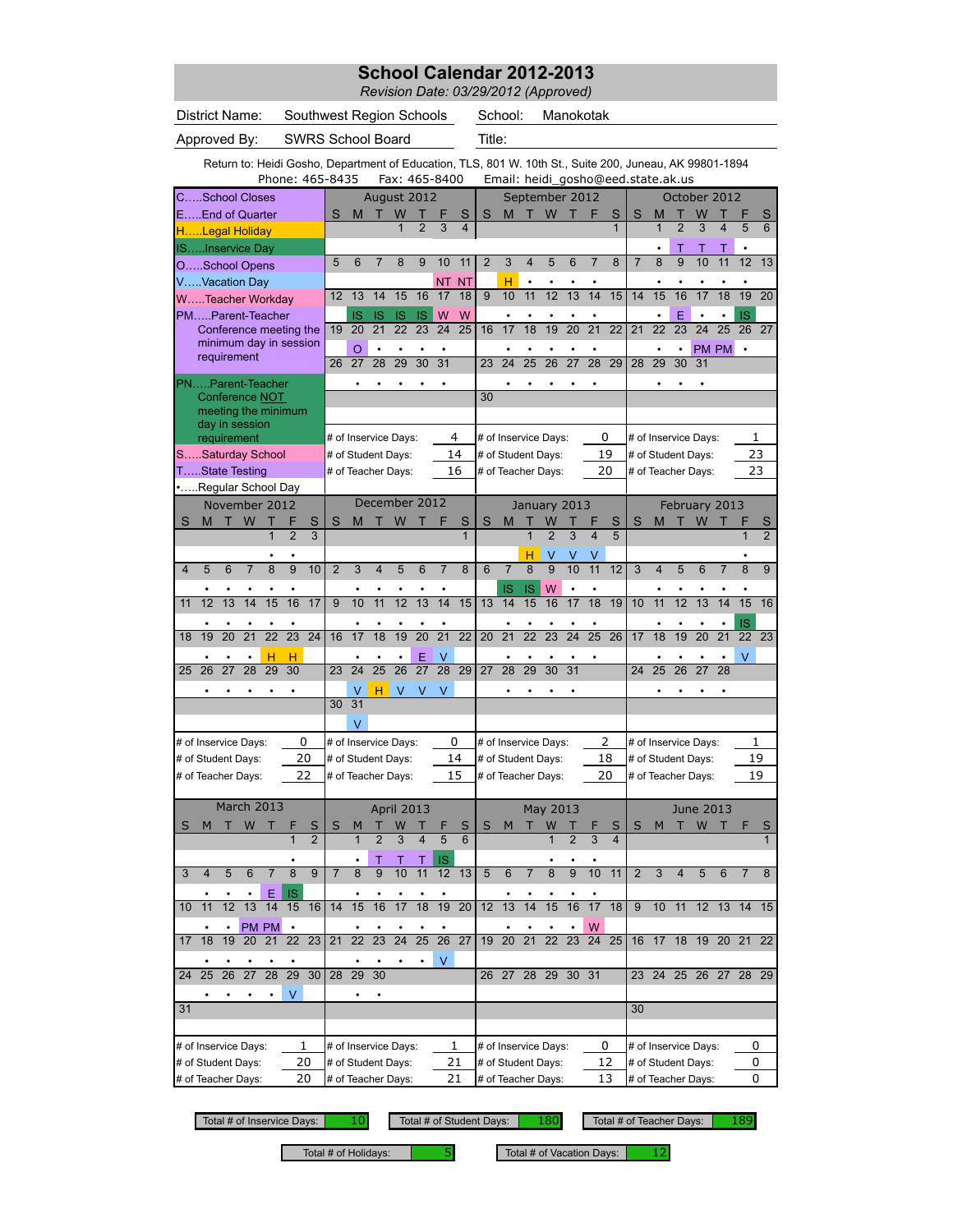*Revision Date: 03/29/2012 (Approved)*

|                          |                | District Name:                                                                                          |                |                 |                 |                 | Southwest Region Schools |                 |                         |                 |                 |                      |                 |                | School:                            |                         |                   |                 | Chief Ivan Blunka       |                 |                |                      |                 |                    |                              |                              |                 |
|--------------------------|----------------|---------------------------------------------------------------------------------------------------------|----------------|-----------------|-----------------|-----------------|--------------------------|-----------------|-------------------------|-----------------|-----------------|----------------------|-----------------|----------------|------------------------------------|-------------------------|-------------------|-----------------|-------------------------|-----------------|----------------|----------------------|-----------------|--------------------|------------------------------|------------------------------|-----------------|
|                          |                | Approved By:                                                                                            |                |                 |                 |                 | SWRS School Board        |                 |                         |                 |                 |                      |                 | Title:         |                                    |                         |                   |                 |                         |                 |                |                      |                 |                    |                              |                              |                 |
|                          |                | Return to: Heidi Gosho, Department of Education, TLS, 801 W. 10th St., Suite 200, Juneau, AK 99801-1894 |                |                 |                 |                 | Phone: 465-8435          |                 |                         |                 |                 | Fax: 465-8400        |                 |                | Email: heidi_gosho@eed.state.ak.us |                         |                   |                 |                         |                 |                |                      |                 |                    |                              |                              |                 |
|                          |                | CSchool Closes                                                                                          |                |                 |                 |                 |                          |                 | August 2012             |                 |                 |                      |                 |                |                                    |                         | September 2012    |                 |                         |                 |                |                      |                 | October 2012       |                              |                              |                 |
|                          |                | EEnd of Quarter                                                                                         |                |                 |                 |                 | S                        | M               |                         | W               |                 |                      | S               | S              | M                                  |                         | W                 |                 |                         | S               | S              | M                    |                 | W                  |                              |                              | S               |
|                          |                | HLegal Holiday                                                                                          |                |                 |                 |                 |                          |                 |                         |                 | $\overline{2}$  | $\overline{3}$       |                 |                |                                    |                         |                   |                 |                         | $\mathbf{1}$    |                | $\overline{1}$       | $\overline{2}$  | $\overline{3}$     | 4                            | 5                            | 6               |
|                          |                | ISInservice Day                                                                                         |                |                 |                 |                 |                          |                 |                         |                 |                 |                      |                 |                |                                    |                         |                   |                 |                         |                 |                |                      | Т               | т                  | т                            | ٠                            |                 |
|                          |                | OSchool Opens                                                                                           |                |                 |                 |                 | 5                        | 6               | 7                       | 8               | 9               | 10                   | 11              | $\overline{2}$ | 3                                  | $\overline{\mathbf{4}}$ | 5                 | 6               | 7                       | 8               | $\overline{7}$ | 8                    | 9               | 10                 | 11                           | 12                           | 13              |
|                          |                | VVacation Day                                                                                           |                |                 |                 |                 | 12                       | 13              | 14                      | 15              | 16              | NT<br>17             | <b>NT</b><br>18 | 9              | н<br>10                            | 11                      | $\overline{12}$   | 13              | 14                      | 15              | 14             | 15                   | 16              | 17                 | $\overline{18}$              | $\overline{19}$              | 20              |
|                          |                | WTeacher Workday                                                                                        |                |                 |                 |                 |                          |                 |                         |                 |                 |                      |                 |                |                                    |                         |                   |                 |                         |                 |                |                      |                 |                    |                              |                              |                 |
|                          |                | PMParent-Teacher<br>Conference meeting the                                                              |                |                 |                 |                 | 19                       | IS<br>20        | IS<br>$\overline{21}$   | IS<br>22        | IS<br>23        | W<br>$\overline{24}$ | W<br>25         | 16             | 17                                 | $\overline{18}$         | 19                | $\overline{20}$ | $\overline{21}$         | $\overline{22}$ | 21             | 22                   | Ë<br>23         | 24                 | $\bullet$<br>$\overline{25}$ | <b>IS</b><br>$\overline{26}$ | $\overline{27}$ |
|                          |                | minimum day in session                                                                                  |                |                 |                 |                 |                          |                 |                         |                 |                 |                      |                 |                |                                    |                         |                   |                 |                         |                 |                |                      |                 |                    |                              |                              |                 |
|                          |                | requirement                                                                                             |                |                 |                 |                 | 26                       | O<br>27         | 28                      | ٠<br>29         | ٠<br>30         | $\bullet$<br>31      |                 | 23             | ٠<br>24                            | ٠<br>25                 | ٠<br>26           | $\overline{27}$ | ٠<br>28                 | 29              | 28             | ٠<br>29              | ٠<br>30         | ٠<br>31            |                              | <b>PM PM</b>                 |                 |
|                          |                | PNParent-Teacher                                                                                        |                |                 |                 |                 |                          |                 |                         |                 |                 |                      |                 |                |                                    |                         |                   |                 |                         |                 |                |                      |                 |                    |                              |                              |                 |
|                          |                | Conference NOT                                                                                          |                |                 |                 |                 |                          |                 |                         |                 |                 |                      |                 | 30             |                                    |                         |                   |                 |                         |                 |                |                      |                 |                    |                              |                              |                 |
|                          |                | meeting the minimum                                                                                     |                |                 |                 |                 |                          |                 |                         |                 |                 |                      |                 |                |                                    |                         |                   |                 |                         |                 |                |                      |                 |                    |                              |                              |                 |
|                          |                | day in session                                                                                          |                |                 |                 |                 |                          |                 |                         |                 |                 |                      |                 |                |                                    |                         |                   |                 |                         |                 |                |                      |                 |                    |                              |                              |                 |
|                          |                | requirement                                                                                             |                |                 |                 |                 |                          |                 | # of Inservice Days:    |                 |                 |                      | 4               |                | # of Inservice Days:               |                         |                   |                 | 0                       |                 |                | # of Inservice Days: |                 |                    |                              | 1                            |                 |
|                          |                | SSaturday School                                                                                        |                |                 |                 |                 |                          |                 | # of Student Days:      |                 |                 |                      | 14              |                | # of Student Days:                 |                         |                   |                 | 19                      |                 |                | # of Student Days:   |                 |                    |                              | 23                           |                 |
|                          |                | TState Testing<br>Regular School Day                                                                    |                |                 |                 |                 |                          |                 | # of Teacher Days:      |                 |                 |                      | 16              |                | # of Teacher Days:                 |                         |                   |                 | 20                      |                 |                | # of Teacher Days:   |                 |                    |                              | 23                           |                 |
|                          |                | November 2012                                                                                           |                |                 |                 |                 |                          |                 | December 2012           |                 |                 |                      |                 |                |                                    |                         |                   |                 |                         |                 |                |                      |                 |                    |                              |                              |                 |
| S                        | M              | т                                                                                                       | W              | т               | F               | S               | S                        | M               | П                       | W               |                 |                      | S               | S              | M                                  |                         | January 2013<br>W |                 |                         | S               | S              | M                    |                 | February 2013<br>W |                              |                              | S               |
|                          |                |                                                                                                         |                | $\mathbf{1}$    | $\overline{2}$  | $\overline{3}$  |                          |                 |                         |                 |                 |                      | 1               |                |                                    | 1                       | $\overline{2}$    | $\overline{3}$  | $\overline{\mathbf{4}}$ | $\overline{5}$  |                |                      |                 |                    |                              | $\mathbf{1}$                 | $\overline{2}$  |
|                          |                |                                                                                                         |                |                 |                 |                 |                          |                 |                         |                 |                 |                      |                 |                |                                    | н                       | v                 |                 |                         |                 |                |                      |                 |                    |                              |                              |                 |
| 4                        | 5              | 6                                                                                                       | $\overline{7}$ | $\overline{8}$  | $\overline{9}$  | 10              | $\overline{2}$           | 3               | $\overline{\mathbf{4}}$ | 5               | 6               | $\overline{7}$       | 8               | 6              | $\overline{7}$                     | $\overline{8}$          | $\overline{9}$    | 10              | 11                      | 12              | 3              | 4                    | 5               | 6                  | $\overline{7}$               | 8                            | 9               |
|                          |                |                                                                                                         |                |                 |                 |                 |                          | IS              |                         |                 |                 |                      |                 |                | V                                  | ٧                       | W                 | IS              | <b>IS</b>               |                 |                |                      |                 |                    |                              |                              |                 |
| 11                       | 12             | $\overline{13}$                                                                                         | 14             | 15              | 16              | 17              | $\overline{9}$           | 10              | $\overline{11}$         | $\overline{12}$ | 13              | 14                   | 15              | 13             | 14                                 | 15                      | 16                | 17              | 18                      | 19              | 10             | 11                   | 12              | $\overline{13}$    | 14                           | 15                           | 16              |
|                          |                |                                                                                                         |                |                 |                 |                 |                          |                 |                         |                 |                 |                      |                 |                |                                    |                         |                   |                 |                         |                 |                |                      |                 |                    |                              |                              |                 |
| 18                       | 19             | 20                                                                                                      | 21             | $\overline{22}$ | $\overline{23}$ | $\overline{24}$ | 16                       | 17              | 18                      | 19              | 20              | $\overline{21}$      | $\overline{22}$ | 20             | 21                                 | $\overline{22}$         | 23                | 24              | 25                      | 26              | 17             | 18                   | 19              | $\overline{20}$    | $\overline{21}$              | $\overline{22}$              | 23              |
|                          |                |                                                                                                         |                | н               | н               |                 |                          |                 |                         |                 |                 | Ë                    |                 |                |                                    |                         |                   |                 |                         |                 |                |                      |                 |                    |                              |                              |                 |
| 25                       | 26             | 27                                                                                                      | 28             | 29              | 30              |                 | 23                       | 24              | 25                      | $\overline{26}$ | 27              | 28                   | 29              | 27             | 28                                 | 29                      | 30                | $\overline{31}$ |                         |                 | 24             | 25                   | $\overline{26}$ | 27                 | 28                           |                              |                 |
|                          |                |                                                                                                         |                |                 |                 |                 |                          | V               | H.                      | V               | V               | V                    |                 |                |                                    |                         |                   |                 |                         |                 |                | IS                   |                 |                    |                              |                              |                 |
|                          |                |                                                                                                         |                |                 |                 |                 | 30                       | 31              |                         |                 |                 |                      |                 |                |                                    |                         |                   |                 |                         |                 |                |                      |                 |                    |                              |                              |                 |
|                          |                |                                                                                                         |                |                 |                 |                 |                          | V               |                         |                 |                 |                      |                 |                |                                    |                         |                   |                 |                         |                 |                |                      |                 |                    |                              |                              |                 |
|                          |                | # of Inservice Days:                                                                                    |                |                 |                 | 0               |                          |                 | # of Inservice Days:    |                 |                 |                      | 1               |                | # of Inservice Days:               |                         |                   |                 | 2                       |                 |                | # of Inservice Days: |                 |                    |                              | 1                            |                 |
|                          |                | # of Student Days:                                                                                      |                |                 |                 | 20              |                          |                 | # of Student Days:      |                 |                 |                      | 15              |                | # of Student Days:                 |                         |                   |                 | 16                      |                 |                | # of Student Days:   |                 |                    |                              | 19                           |                 |
|                          |                | # of Teacher Days:                                                                                      |                |                 |                 | 22              |                          |                 | # of Teacher Days:      |                 |                 |                      | 16              |                | # of Teacher Days:                 |                         |                   |                 | 18                      |                 |                | # of Teacher Days:   |                 |                    |                              | 19                           |                 |
|                          |                |                                                                                                         |                |                 |                 |                 |                          |                 |                         |                 |                 |                      |                 |                |                                    |                         |                   |                 |                         |                 |                |                      |                 |                    |                              |                              |                 |
|                          |                | March 2013                                                                                              |                |                 |                 |                 |                          |                 |                         | April 2013      |                 |                      |                 |                |                                    |                         | May 2013          |                 |                         |                 |                |                      |                 | June 2013          |                              |                              |                 |
| S                        | м              |                                                                                                         | W              | т               |                 | S               | S                        |                 |                         | W               |                 |                      | S               | S              | M                                  |                         | W                 |                 |                         | S               | S              | M                    |                 | W                  | т                            | F                            | S               |
|                          |                |                                                                                                         |                |                 |                 | $\overline{2}$  |                          | 1               | $\overline{2}$          | 3               | 4               | 5                    | 6               |                |                                    |                         | 1                 | $\overline{2}$  | 3                       | $\overline{4}$  |                |                      |                 |                    |                              |                              | $\mathbf{1}$    |
|                          |                |                                                                                                         |                |                 |                 |                 |                          |                 | Τ                       | Τ               | т               |                      |                 |                |                                    |                         |                   |                 | V                       |                 |                |                      |                 |                    |                              |                              |                 |
| 3                        | $\overline{4}$ | 5                                                                                                       | 6              | 7               | 8               | 9               | $\overline{7}$           | 8               | 9                       | 10              | 11              | 12                   | 13              | 5              | 6                                  | $\overline{7}$          | 8                 | 9               | 10                      | 11              | $\overline{2}$ | 3                    | $\overline{4}$  | 5                  | 6                            | 7                            | 8               |
|                          |                |                                                                                                         |                | Ε               | IS              |                 |                          |                 |                         |                 |                 |                      |                 |                | v                                  |                         |                   |                 |                         |                 |                |                      |                 |                    |                              |                              |                 |
| 10                       | 11             | 12                                                                                                      | 13             | 14              | 15              | 16              | 14                       | 15              | 16                      | 17              | 18              | 19                   | $\overline{20}$ | 12             | 13                                 | 14                      | 15                | 16              | 17                      | 18              | 9              | 10                   | 11              | 12                 |                              | 13 14                        | 15              |
|                          |                |                                                                                                         |                |                 |                 |                 |                          |                 |                         |                 |                 |                      |                 |                |                                    |                         |                   |                 |                         | W               |                |                      |                 |                    |                              |                              |                 |
| 17                       | 18             | 19                                                                                                      | 20             | $\overline{21}$ |                 | $22 \t 23$      | 21                       | 22              | $\overline{23}$         | $\overline{24}$ | $\overline{25}$ | $\overline{26}$      | 27              | 19             | 20                                 | $\overline{21}$         | $\overline{22}$   | $\overline{23}$ | 24                      | $\overline{25}$ |                | 16 17                | 18              |                    | 19 20 21                     |                              | 22              |
|                          | ٠              | PM PM                                                                                                   |                | $\bullet$       |                 |                 |                          |                 |                         |                 |                 |                      |                 |                |                                    |                         |                   |                 |                         |                 |                |                      |                 |                    |                              |                              |                 |
| 24                       | 25             | $\overline{26}$                                                                                         | 27             | 28              | $\overline{29}$ | 30              | 28                       | $\overline{29}$ | $\overline{30}$         |                 |                 |                      |                 | 26             | 27                                 | 28                      | 29                | 30              | 31                      |                 | 23             | 24                   | 25 26           |                    | 27                           | 28 29                        |                 |
|                          |                |                                                                                                         |                |                 |                 |                 |                          |                 | ٠                       |                 |                 |                      |                 |                |                                    |                         |                   |                 |                         |                 |                |                      |                 |                    |                              |                              |                 |
| 31                       |                |                                                                                                         |                |                 |                 |                 |                          |                 |                         |                 |                 |                      |                 |                |                                    |                         |                   |                 |                         |                 | 30             |                      |                 |                    |                              |                              |                 |
|                          |                |                                                                                                         |                |                 |                 |                 |                          |                 |                         |                 |                 |                      |                 |                |                                    |                         |                   |                 |                         |                 |                |                      |                 |                    |                              |                              |                 |
|                          |                | # of Inservice Days:                                                                                    |                |                 |                 | 1               |                          |                 | # of Inservice Days:    |                 |                 |                      | 0               |                | # of Inservice Days:               |                         |                   |                 | 0                       |                 |                | # of Inservice Days: |                 |                    |                              | 0                            |                 |
|                          |                | # of Student Days:                                                                                      |                |                 |                 | 21              |                          |                 | # of Student Days:      |                 |                 |                      | 22              |                | # of Student Days:                 |                         |                   |                 | 11                      |                 |                | # of Student Days:   |                 |                    |                              | 0                            |                 |
| 21<br># of Teacher Days: |                |                                                                                                         |                |                 |                 |                 |                          |                 | # of Teacher Days:      |                 |                 |                      | 22              |                | # of Teacher Days:                 |                         |                   |                 | 12                      |                 |                | # of Teacher Days:   |                 |                    |                              | 0                            |                 |

Total # of Inservice Days: 10

10 Total # of Student Days: 180 Total # of Teacher Days: 189

Total # of Holidays:  $\begin{array}{|l|l|} \hline \end{array}$  5 Total # of Vacation Days: 12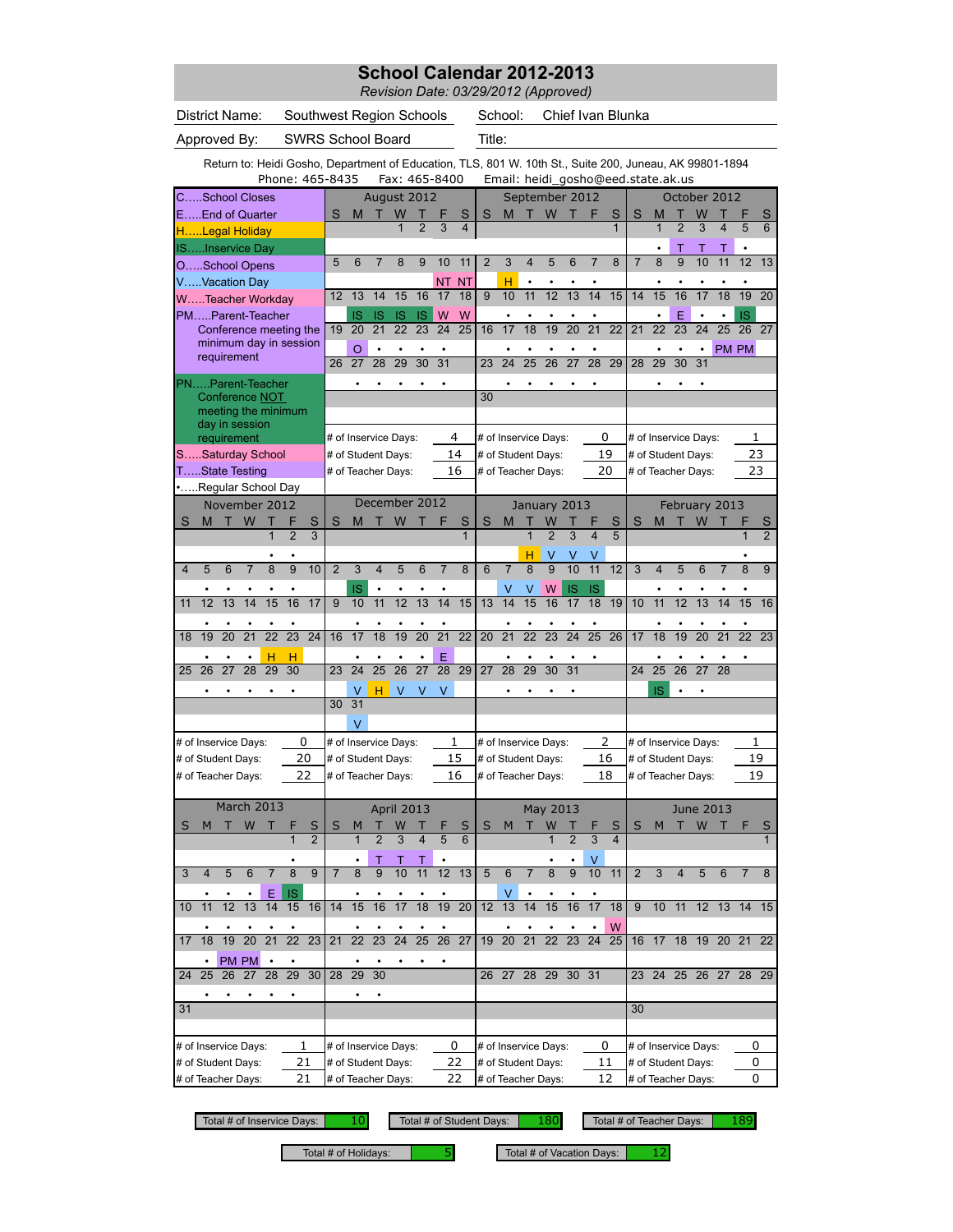*Revision Date: 03/29/2012 (Approved)*

District Name: Southwest Region Schools School:

Togiak

Approved By: SWRS School Board Title:

Return to: Heidi Gosho, Department of Education, TLS, 801 W. 10th St., Suite 200, Juneau, AK 99801-1894

|                                                  |                                                                               |             |                | Phone: 465-8435        |                |                 |                |                 |                      |                 |                 | Fax: 465-8400   |                 |                 |                      |                     |                     |                      |                              |                     |                 | Email: heidi_gosho@eed.state.ak.us |                 |                 |                 |                   |                     |
|--------------------------------------------------|-------------------------------------------------------------------------------|-------------|----------------|------------------------|----------------|-----------------|----------------|-----------------|----------------------|-----------------|-----------------|-----------------|-----------------|-----------------|----------------------|---------------------|---------------------|----------------------|------------------------------|---------------------|-----------------|------------------------------------|-----------------|-----------------|-----------------|-------------------|---------------------|
|                                                  | <b>CSchool Closes</b>                                                         |             |                |                        |                |                 |                |                 | August 2012          |                 |                 |                 |                 |                 |                      |                     | September 2012      |                      |                              |                     |                 |                                    |                 | October 2012    |                 |                   |                     |
|                                                  | EEnd of Quarter                                                               |             |                |                        |                |                 | S              | М               | Т                    | W               |                 |                 | S               | S               | M                    |                     | W                   |                      |                              | S                   | S               | М                                  | Т               | W               |                 |                   | S                   |
|                                                  | HLegal Holiday                                                                |             |                |                        |                |                 |                |                 |                      |                 | $\overline{2}$  | $\overline{3}$  |                 |                 |                      |                     |                     |                      |                              | 1                   |                 | $\mathbf{1}$                       | $\overline{2}$  | $\overline{3}$  | 4               | 5                 | 6                   |
|                                                  | ISInservice Day                                                               |             |                |                        |                |                 |                |                 |                      |                 |                 |                 |                 |                 |                      |                     |                     |                      |                              |                     |                 |                                    | Т               | Т               | Т               |                   |                     |
|                                                  | OSchool Opens                                                                 |             |                |                        |                |                 | 5              | 6               | 7                    | 8               | 9               | 10              | 11              | $\overline{2}$  | 3                    | $\overline{4}$      | 5                   | 6                    | 7                            | 8                   | $\overline{7}$  | 8                                  | 9               | 10              | 11              | 12                | 13                  |
|                                                  | VVacation Day                                                                 |             |                |                        |                |                 |                |                 |                      |                 |                 | <b>NT</b>       | <b>NT</b>       |                 | н                    | $\bullet$           |                     |                      |                              |                     |                 |                                    |                 |                 |                 |                   |                     |
|                                                  |                                                                               |             |                | WTeacher Workday       |                |                 | 12             | 13              | 14                   | 15              | 16              | 17              | 18              | $\overline{9}$  | 10                   | 11                  | 12                  | $\overline{13}$      | 14                           | 15                  | 14              | 15                                 | 16              | 17              | 18              | 19                | $\overline{20}$     |
|                                                  |                                                                               |             |                | PMParent-Teacher       |                |                 |                | IS              |                      | IS              | IS              | W               | W               |                 |                      |                     |                     |                      |                              |                     |                 |                                    | E               |                 |                 | <b>IS</b>         |                     |
|                                                  |                                                                               |             |                | Conference meeting the |                |                 | 19             | $\overline{20}$ | $\overline{21}$      | 22              | $\overline{23}$ | 24              | 25              | 16              | 17                   | $\overline{18}$     | 19                  | $\overline{20}$      | $\overline{21}$              | $\overline{22}$     | $\overline{21}$ | $\overline{22}$                    | $\overline{23}$ | 24              | $\overline{25}$ | 26                | $\overline{27}$     |
|                                                  |                                                                               |             |                | minimum day in session |                |                 |                | O               | $\bullet$            | $\bullet$       |                 | $\bullet$       |                 |                 | $\bullet$            | $\bullet$           |                     |                      | $\bullet$                    |                     |                 |                                    | $\bullet$       | $\bullet$       |                 | PM PM             |                     |
|                                                  |                                                                               |             | requirement    |                        |                |                 | 26             | 27              | 28                   | 29              | 30              | 31              |                 | 23              | 24                   | $\overline{25}$     | $\overline{26}$     | $\overline{27}$      | $\overline{28}$              | 29                  | 28              | 29                                 | 30              | 31              |                 |                   |                     |
|                                                  |                                                                               |             |                | PNParent-Teacher       |                |                 |                |                 |                      |                 |                 |                 |                 |                 |                      |                     |                     |                      |                              |                     |                 |                                    |                 |                 |                 |                   |                     |
|                                                  |                                                                               |             |                | <b>Conference NOT</b>  |                |                 |                |                 |                      |                 |                 |                 |                 | 30              |                      |                     |                     |                      |                              |                     |                 |                                    |                 |                 |                 |                   |                     |
|                                                  |                                                                               |             |                | meeting the minimum    |                |                 |                |                 |                      |                 |                 |                 |                 |                 |                      |                     |                     |                      |                              |                     |                 |                                    |                 |                 |                 |                   |                     |
|                                                  |                                                                               |             | day in session |                        |                |                 |                |                 |                      |                 |                 |                 | 4               |                 |                      |                     |                     |                      |                              |                     |                 |                                    |                 |                 |                 |                   |                     |
|                                                  |                                                                               | requirement |                |                        |                |                 |                |                 | # of Inservice Days: |                 |                 |                 |                 |                 | # of Inservice Days: |                     |                     |                      |                              | 0                   |                 | # of Inservice Days:               |                 |                 |                 |                   | 1                   |
|                                                  | TState Testing                                                                |             |                | SSaturday School       |                |                 |                |                 | # of Student Days:   |                 |                 |                 | 14<br>16        |                 | # of Student Days:   |                     |                     |                      |                              | 19                  |                 | # of Student Days:                 |                 |                 |                 | 23<br>23          |                     |
|                                                  |                                                                               |             |                |                        |                |                 |                |                 | # of Teacher Days:   |                 |                 |                 |                 |                 | # of Teacher Days:   |                     |                     |                      | 20                           |                     |                 | # of Teacher Days:                 |                 |                 |                 |                   |                     |
|                                                  |                                                                               |             |                | Regular School Day     |                |                 |                |                 | December 2012        |                 |                 |                 |                 |                 |                      |                     |                     |                      |                              |                     |                 |                                    |                 |                 |                 |                   |                     |
|                                                  |                                                                               |             |                |                        |                |                 |                |                 |                      |                 |                 |                 |                 |                 |                      |                     | January 2013        |                      |                              |                     |                 |                                    |                 | February 2013   |                 |                   |                     |
| S                                                |                                                                               |             |                |                        | $\overline{2}$ | S<br>3          | S              | M               |                      | W               |                 |                 | S<br>1          | S               | M                    | 1                   | W<br>$\overline{2}$ | 3                    | 4                            | S<br>$\overline{5}$ | S               | M                                  | т               | W               |                 | 1                 | S<br>$\overline{2}$ |
|                                                  |                                                                               |             |                |                        |                |                 |                |                 |                      |                 |                 |                 |                 |                 |                      |                     |                     |                      |                              |                     |                 |                                    |                 |                 |                 |                   |                     |
| 4                                                |                                                                               |             |                |                        | $\overline{9}$ | 10              | $\overline{2}$ | 3               | 4                    | 5               | 6               | 7               | 8               | 6               | $\overline{7}$       | н<br>$\overline{8}$ | V<br>$\overline{9}$ | ٧<br>$\overline{10}$ | V<br>$\overline{11}$         | 12                  | 3               | 4                                  | 5               | 6               |                 | 8                 | 9                   |
|                                                  | November 2012<br>W<br>т<br>Т<br>M<br>1<br>6<br>8<br>5<br>13<br>14<br>15<br>12 |             |                |                        |                |                 |                |                 |                      |                 |                 |                 |                 |                 |                      |                     |                     |                      |                              |                     |                 |                                    |                 |                 |                 |                   |                     |
| 11                                               |                                                                               |             |                |                        | ٠<br>16        | 17              | 9              | 10              | 11                   | 12              | 13              | 14              | 15              | 13              | IS<br>14             | IS<br>15            | W<br>16             | $\bullet$<br>17      | $\bullet$<br>$\overline{18}$ | 19                  | 10              | $\overline{11}$                    | $\overline{12}$ | 13              | 14              | ٠<br>15           | 16                  |
|                                                  |                                                                               |             |                |                        |                |                 |                |                 |                      |                 |                 |                 |                 |                 |                      |                     |                     |                      |                              |                     |                 |                                    |                 |                 |                 |                   |                     |
|                                                  |                                                                               |             |                | ٠                      | <b>IS</b>      |                 |                |                 |                      |                 |                 | ٠               |                 |                 |                      |                     |                     |                      |                              |                     |                 |                                    |                 |                 |                 | IS                |                     |
| 18                                               | 19                                                                            | 20          | 21             | $\overline{22}$        | 23             | $\overline{24}$ | 16             | 17              | 18                   | 19              | 20              | $\overline{21}$ | $\overline{22}$ | $\overline{20}$ | $\overline{21}$      | $\overline{22}$     | $\overline{23}$     | $\overline{24}$      | $\overline{25}$              | $\overline{26}$     | 17              | 18                                 | 19              | $\overline{20}$ | $\overline{21}$ | $\overline{22}$   | 23                  |
|                                                  |                                                                               |             |                | н                      | н              |                 |                |                 |                      |                 | E               | V               |                 |                 |                      |                     |                     |                      |                              |                     |                 |                                    |                 |                 |                 |                   |                     |
| 25                                               | 26                                                                            | 27          | 28             | 29                     | 30             |                 | 23             | 24              | 25                   | $\overline{26}$ | $\overline{27}$ | 28              | 29              | 27              | 28                   | 29                  | 30                  | 31                   |                              |                     | 24              | 25                                 | 26              | 27              | 28              |                   |                     |
|                                                  |                                                                               |             |                |                        |                |                 |                | V               | н                    | $\vee$          | V               | V               |                 |                 |                      |                     |                     |                      |                              |                     |                 |                                    |                 |                 |                 |                   |                     |
|                                                  |                                                                               |             |                |                        |                |                 | 30             | $\overline{31}$ |                      |                 |                 |                 |                 |                 |                      |                     |                     |                      |                              |                     |                 |                                    |                 |                 |                 |                   |                     |
|                                                  |                                                                               |             |                |                        |                |                 |                | $\vee$          |                      |                 |                 |                 |                 |                 |                      |                     |                     |                      |                              |                     |                 |                                    |                 |                 |                 |                   |                     |
|                                                  | # of Inservice Days:                                                          |             |                |                        |                | 1               |                |                 | # of Inservice Days: |                 |                 |                 | 0               |                 | # of Inservice Days: |                     |                     |                      |                              | 2                   |                 | # of Inservice Days:               |                 |                 |                 | 1                 |                     |
|                                                  | # of Student Days:                                                            |             |                |                        |                | 20              |                |                 | # of Student Days:   |                 |                 |                 | 14              |                 | # of Student Days:   |                     |                     |                      |                              | 18                  |                 | # of Student Days:                 |                 |                 |                 |                   | 20                  |
|                                                  | # of Teacher Days:                                                            |             |                |                        |                | 22              |                |                 | # of Teacher Days:   |                 |                 |                 | 15              |                 | # of Teacher Days:   |                     |                     |                      |                              | 20                  |                 | # of Teacher Days:                 |                 |                 |                 | 20                |                     |
|                                                  |                                                                               |             |                |                        |                |                 |                |                 |                      |                 |                 |                 |                 |                 |                      |                     |                     |                      |                              |                     |                 |                                    |                 |                 |                 |                   |                     |
|                                                  |                                                                               |             |                | March 2013             |                |                 |                |                 |                      | April 2013      |                 |                 |                 |                 |                      |                     | May 2013            |                      |                              |                     |                 |                                    |                 | June 2013       |                 |                   |                     |
| S                                                | M                                                                             | т           | W              |                        | F              | S               | S              | M               |                      | W               |                 |                 | S               | S               | M                    |                     | W                   |                      |                              | S                   | S               | M                                  |                 | W               |                 | F                 | S                   |
|                                                  |                                                                               |             |                |                        |                | $\overline{2}$  |                |                 | $\overline{2}$       | 3               |                 | 5               | 6               |                 |                      |                     |                     | $\overline{2}$       | 3                            | $\overline{4}$      |                 |                                    |                 |                 |                 |                   | $\mathbf{1}$        |
|                                                  |                                                                               |             |                |                        |                |                 |                |                 |                      |                 |                 |                 |                 |                 |                      |                     |                     |                      |                              |                     |                 |                                    |                 |                 |                 |                   |                     |
|                                                  |                                                                               |             |                |                        |                |                 |                |                 |                      |                 |                 |                 | 13              |                 |                      |                     |                     |                      |                              |                     |                 |                                    |                 |                 |                 |                   |                     |
|                                                  |                                                                               |             |                | Е                      | <b>IS</b>      |                 |                |                 |                      |                 |                 |                 |                 |                 |                      |                     |                     |                      |                              |                     |                 |                                    |                 |                 |                 |                   |                     |
| 10                                               | 11                                                                            | 12          | 13             | 14                     | 15             | 16              | 14             | 15              | 16                   | 17              | 18              | 19              | 20              | 12              | 13                   | 14                  | 15                  | 16                   | 17                           | 18                  | 9               |                                    |                 |                 |                 | 10 11 12 13 14 15 |                     |
|                                                  | V                                                                             | V           | V              |                        | PM PM          |                 |                |                 |                      |                 |                 |                 |                 |                 |                      |                     |                     |                      | W                            |                     |                 |                                    |                 |                 |                 |                   |                     |
| 17                                               | 18                                                                            | 19          | 20             | 21                     | 22             | 23              | 21             | 22              | 23                   | 24              | 25              | 26              | 27              | 19              | 20                   | 21                  | 22                  | 23                   | 24                           | 25                  | 16              | 17                                 | 18              | 19              | 20 21           |                   | 22                  |
|                                                  |                                                                               |             |                |                        |                |                 |                |                 |                      |                 |                 |                 |                 |                 |                      |                     |                     |                      |                              |                     |                 |                                    |                 |                 |                 |                   |                     |
| 24                                               | 25                                                                            | 26          | 27             | 28                     | 29             | 30              | 28             | 29              | 30                   |                 |                 |                 |                 | 26              | 27                   | 28                  | 29                  | 30 31                |                              |                     | 23              | 24                                 |                 | 25 26           | 27              | 28                | 29                  |
|                                                  |                                                                               |             |                |                        |                |                 |                |                 |                      |                 |                 |                 |                 |                 |                      |                     |                     |                      |                              |                     |                 |                                    |                 |                 |                 |                   |                     |
| 31                                               |                                                                               |             |                |                        |                |                 |                |                 |                      |                 |                 |                 |                 |                 |                      |                     |                     |                      |                              |                     | 30              |                                    |                 |                 |                 |                   |                     |
|                                                  |                                                                               |             |                |                        |                |                 |                |                 |                      |                 |                 |                 |                 |                 |                      |                     |                     |                      |                              |                     |                 |                                    |                 |                 |                 |                   |                     |
|                                                  |                                                                               |             |                |                        |                | 1               |                |                 | # of Inservice Days: |                 |                 |                 | 0               |                 | # of Inservice Days: |                     |                     |                      |                              | 0                   |                 | # of Inservice Days:               |                 |                 |                 | 0                 |                     |
| # of Inservice Days:<br>18<br># of Student Days: |                                                                               |             |                |                        |                |                 |                |                 | # of Student Days:   |                 |                 |                 | 22              |                 | # of Student Days:   |                     |                     |                      |                              | 12                  |                 | # of Student Days:                 |                 |                 |                 | 0                 |                     |
| 18<br># of Teacher Days:                         |                                                                               |             |                |                        |                |                 |                |                 | # of Teacher Days:   |                 |                 |                 | 22              |                 | # of Teacher Days:   |                     |                     |                      |                              | 13                  |                 | # of Teacher Days:                 |                 |                 |                 | 0                 |                     |
|                                                  |                                                                               |             |                |                        |                |                 |                |                 |                      |                 |                 |                 |                 |                 |                      |                     |                     |                      |                              |                     |                 |                                    |                 |                 |                 |                   |                     |

Total # of Inservice Days: Total # of Student Days: Total # of Teacher Days: 10 180

189

Total # of Holidays:  $\begin{array}{|l|l|} \hline \rule{0.2cm}{1.1ex} \hline \rule{0.2cm}{1.1ex} \end{array}$  Total # of Vacation Days:  $\begin{array}{|l|} \hline \rule{0.2cm}{1.1ex} \end{array}$